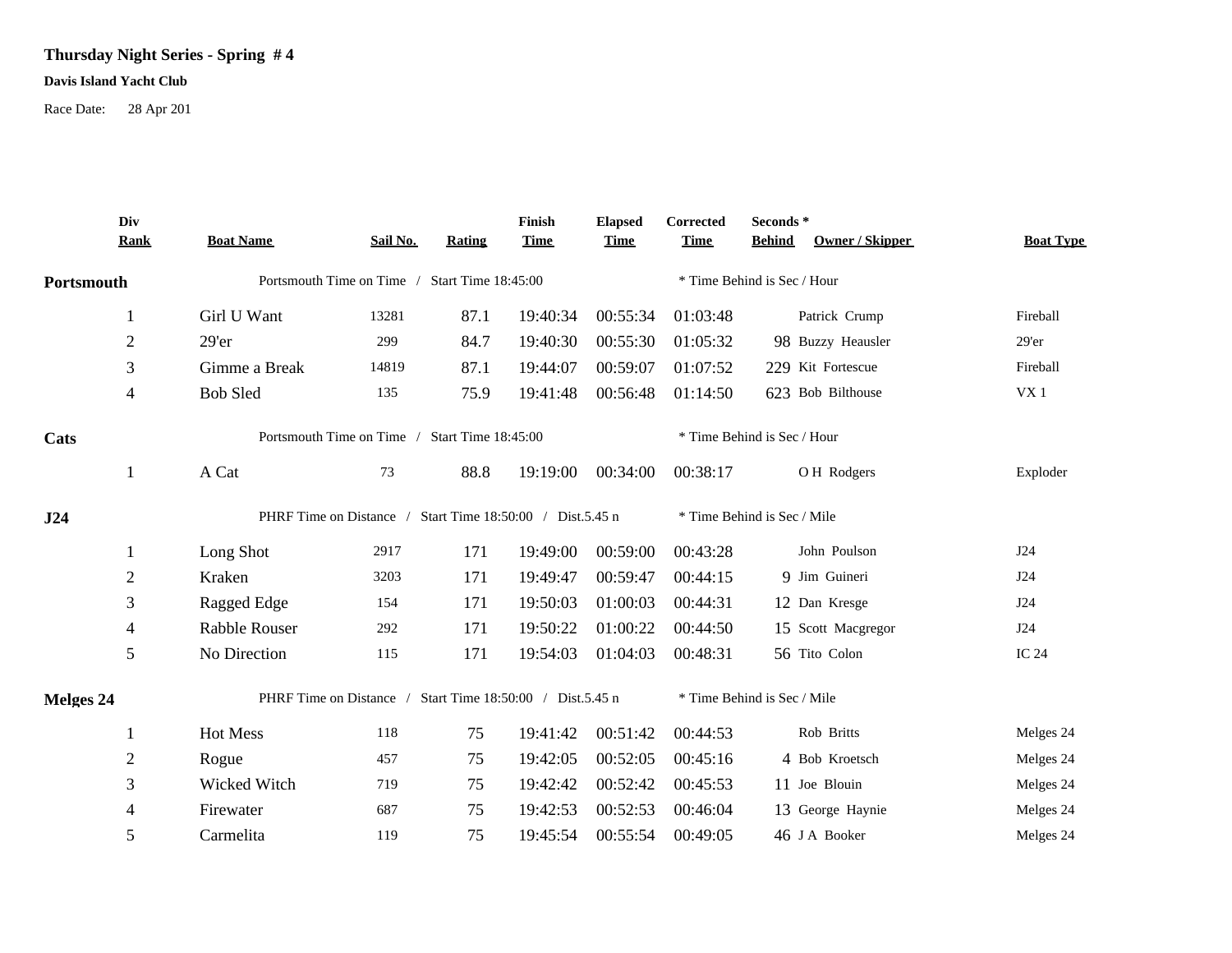| <b>Spin B</b>     |                | PHRF Time on Distance / Start Time 18:55:00 / Dist.5.45 n |        |     |          |          | * Time Behind is Sec / Mile |                             |                    |  |
|-------------------|----------------|-----------------------------------------------------------|--------|-----|----------|----------|-----------------------------|-----------------------------|--------------------|--|
|                   | $\mathbf{1}$   | Mal De Mer                                                | 747    | 156 | 19:53:37 | 00:58:37 | 00:44:27                    | Richard Karran              | Wavelength 24      |  |
|                   | $\overline{2}$ | Tenacity                                                  | 241    | 132 | 19:51:37 | 00:56:37 | 00:44:38                    | 2 Ken Hardy                 | Laser 28           |  |
|                   | 3              | Junior                                                    | 41186  | 123 | 19:51:53 | 00:56:53 | 00:45:43                    | 14 Frank Selph Jr           | J27                |  |
|                   | 4              | Privateer                                                 | 282    | 132 | 19:53:57 | 00:58:57 | 00:46:58                    | 28 Chris Jones              | S <sub>2</sub> 9.1 |  |
|                   | 5              | Abracadabra                                               | 511    | 156 | 19:56:36 | 01:01:36 | 00:47:26                    | 33 Emily Kropp              | Wavelength 24      |  |
|                   | 6              | Fully Involved                                            | 97925  | 135 | 19:56:25 | 01:01:25 | 00:49:09                    | 52 Steve Vincent            | $B-25$             |  |
|                   | 7              | Dr Bligh                                                  | $30\,$ | 132 | 19:56:45 | 01:01:45 | 00:49:46                    | 59 Michael Maher            | S <sub>2</sub> 9.1 |  |
|                   | 8              | Whirligig                                                 | $82\,$ | 141 | 19:58:45 | 01:03:45 | 00:50:57                    | 72 Charlie Cushing          | Ultimate 20        |  |
| ncA               |                | Meltemi                                                   | 40787  | 132 | 19:54:42 |          |                             | Alex Korakis                | S <sub>2</sub> 9.1 |  |
| Spin A            |                | PHRF Time on Distance / Start Time 19:00:00 / Dist.5.45 n |        |     |          |          | * Time Behind is Sec / Mile |                             |                    |  |
|                   | $\mathbf{1}$   | J-Hawk                                                    | 46625  | 72  | 19:49:53 | 00:49:53 | 00:43:21                    | Dave Arata                  | J105               |  |
|                   | $\overline{c}$ | Mad Cow 2                                                 | 46453  | 57  | 19:51:17 | 00:51:17 | 00:46:06                    | 30 Ed Ruark/ Dave German    | $B-32$             |  |
|                   | 3              | Fire & Ice                                                | 83198  | 81  | 19:53:59 | 00:53:59 | 00:46:38                    | 36 George Cussins           | J105               |  |
|                   | 4              | <b>Attractive Nuisance</b>                                | 97083  | 93  | 19:55:12 | 00:55:12 | 00:46:45                    | 37 Jamie Myers              | Carrera 290        |  |
|                   | 5              | Rocket                                                    | 48     | 72  | 19:53:29 | 00:53:29 | 00:46:57                    | 40 Grimsdale/Nelson         | J35                |  |
|                   | 6              | Tampa Girl                                                | 83242  | 54  | 19:52:01 | 00:52:01 | 00:47:07                    | 41 Bill Terry               | J120               |  |
|                   | 7              | Kicks                                                     | 50     | 99  | 19:56:57 | 00:56:57 | 00:47:57                    | 51 Peter Hartleb            | J92s               |  |
|                   | 8              | No Limit                                                  | 39526  | 42  | 19:52:21 | 00:52:21 | 00:48:32                    | 57 Neal Burns               | Farr 395           |  |
|                   | 9              | Hot Water                                                 | 42696  | 72  | 19:56:47 | 00:56:47 | 00:50:15                    | 76 Jose Suarezhoyos         | J35                |  |
|                   | 10             | Wired                                                     | 39511  | 42  | 19:55:16 | 00:55:16 | 00:51:27                    | 89 Brocks/ Achilles         | Farr 395           |  |
| <b>Non Spin A</b> |                | PHRF Time on Distance / Start Time 19:05:00 / Dist.4.70 n |        |     |          |          |                             | * Time Behind is Sec / Mile |                    |  |
|                   | 1              | W T Flyer                                                 | 97     | 153 | 19:51:27 | 00:46:27 | 00:34:28                    | Ullman/ Bostick             | Pearson 30         |  |
|                   | $\overline{c}$ | Boat                                                      | 57     | 180 | 19:54:15 | 00:49:15 | 00:35:09                    | 9 Larry Willis              | Wavelength         |  |
|                   | 3              | Long Gone                                                 | 10225  | 161 | 19:52:53 | 00:47:53 | 00:35:16                    | 10 Phil Walller             | Morgan 42          |  |
|                   | 4              | Rock On                                                   | 335    | 190 | 19:55:40 | 00:50:40 | 00:35:47                    | 17 Toro/ Figley             | Catalina 36        |  |
|                   | 5              | Another Road                                              | H100   | 174 | 19:55:04 | 00:50:04 | 00:36:26                    | 25 Kevin Fouche             | Heritage WI 36     |  |
|                   | 6              | <b>Emotional Rescue</b>                                   | 22268  | 176 | 19:57:25 | 00:52:25 | 00:38:38                    | 53 Dave Coffee              | $C\ \&\ C\ 36$     |  |
|                   | 7              | Vendeval the Pearl                                        | 005    | 164 | 20:02:17 | 00:57:17 | 00:44:26                    | 127 Lee Burstiner           | Dufour 39          |  |